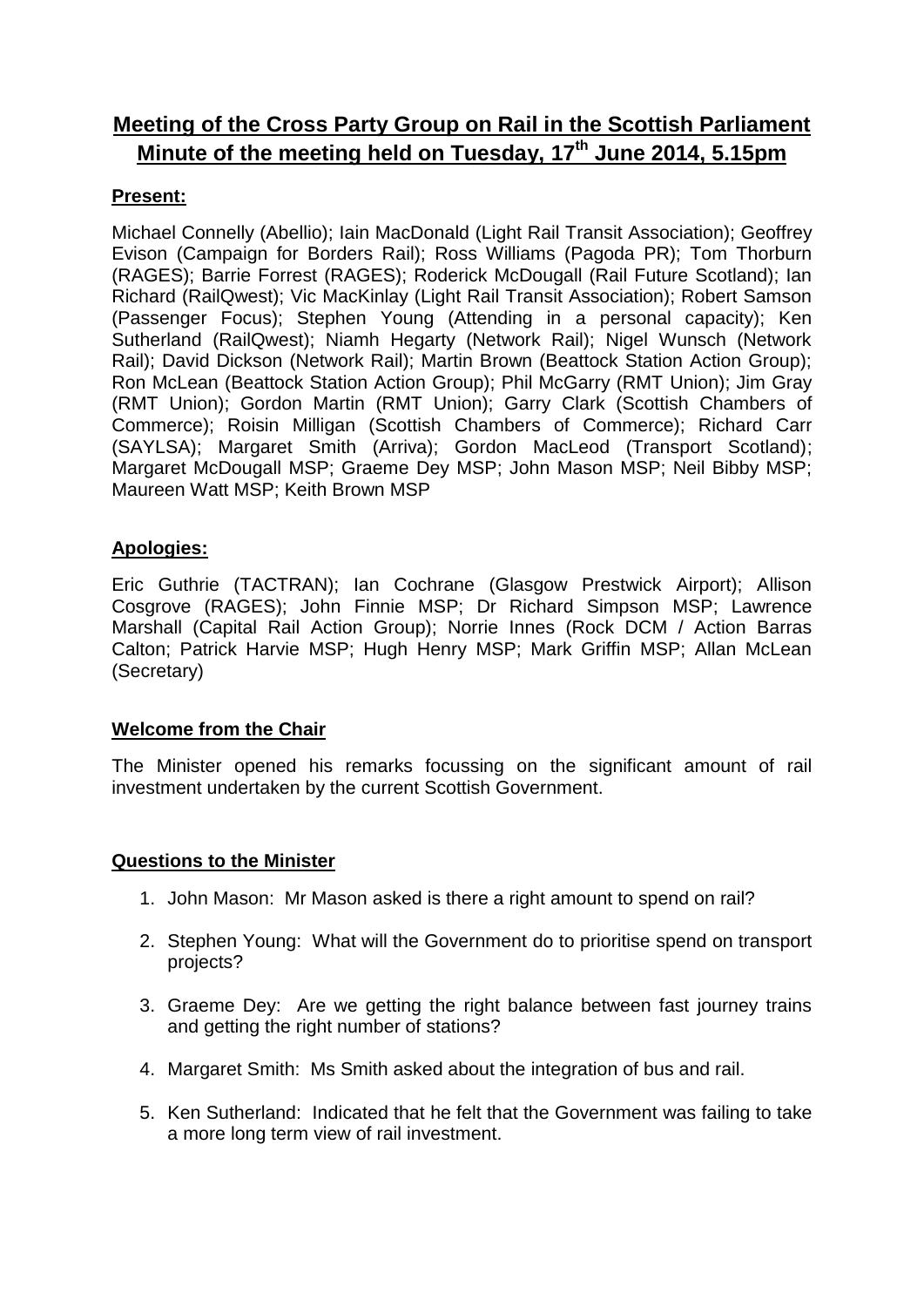- 6. Phil McGarry: Mr McGarry indicated his unhappiness about the decision to award the sleeper contract to Serco.
- 7. Geoffrey Evison: Mr Evison asked when a railway would be built to Tweedbank and could it be extended to Hawick?
- 8. Mark Brown: Mr Brown indicated he felt that Beattock Station is the best and most practical station to open and would the Minister be prepared to visit Beattock and undertake a site visit?
- 9. Robert Samson: Mr Samson indicated that passengers wanted a greater frequency of trains.
- 10.Barrie Forrest: Mr Forrest drew the attention of the Minister to Berwickshire and East Lothian and spoke positively of the outstanding bid for works.
- 11.Roderick MacDougall: Indicated that although the subsidy per head in England is £2.16, the subsidy in Scotland is over £7 per head and this was obviously not sustainable. He also asked if the Minister agreed that it is best to open up more stations.
- 12.Richard Carr: Mr Carr asked if the Government could re-evaluate Stena passengers' integration with local rail stations.
- 13.Neil Bibby: Spoke about links to Glasgow Airport, Crossrail and the Government's position on both issues.

The Minister left at 17:59 hours.

#### **Minutes of the previous meeting**

Minutes of the previous meeting were moved by Michael Connolly of Abellio and seconded by Roderick McDougall. Phil McGarry asked if Stephen Boyd at the Trade Union Congress could be added to the Group's Mailing List.

### **Transport Scotland**

Members raised the point that it had been useful to have Transport Scotland at the meeting and they would be invited to every meeting. Mr Mason and Mr Bibby undertook to write to Transport Scotland and raise concerns about this. It was further asked if concerns about small rural communities and rail could be raised with Transport Scotland. It was agreed that Richard Carr would draft a letter to which Mr Mason and Mr Bibby could put their names.